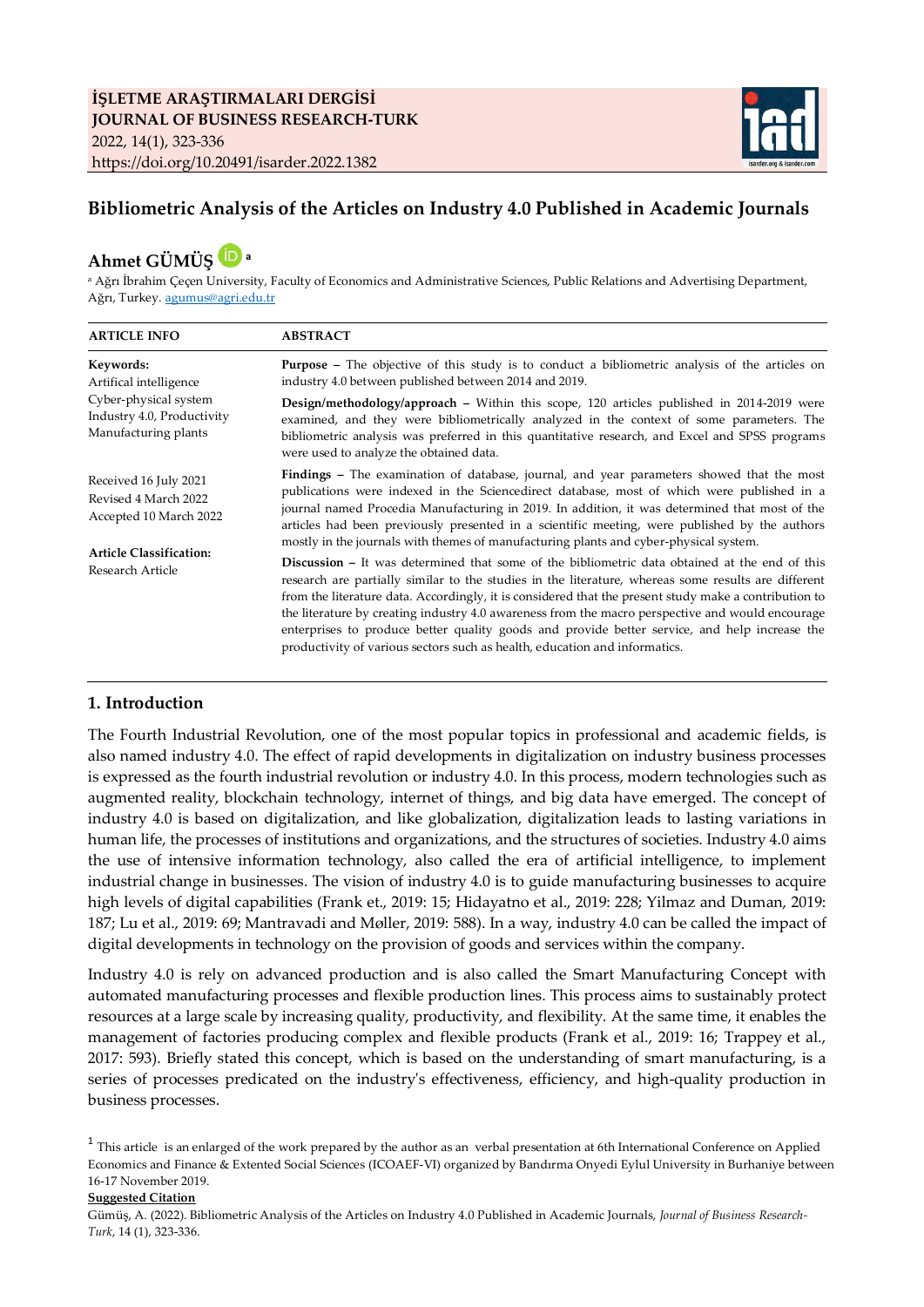In this study, the bibliometric analysis of articles on industry 4.0 was carried out. For this purpose, the relevant articles published between 2014 and 2019 were scanned in three databases, and various criteria were determined, and the obtained data were analyzed with the SPSS software. The present study was initiated with the aim of creating awareness and curiosity about industry 4.0. Accordingly, the researcher assumed an unbiased orientation, emphatic stance, and ethical principles and stances in the research.

The findings were tabulated, and the results were interpreted and explained taking into account that industry 4.0, emerging from digitalization, causes permanent changes in the activities of enterprises as in all fields. It is considered that this study can contribute to both the literature and practitioners in order for the industry to produce efficiently and effectively and to provide better quality goods and services to customers through high technological possibilities and measures.

### **2. The Literature Search**

The tools of industry 4.0, such as cloud technology, cyber-physical systems and smart factories in small and medium-sized enterprises, have led to complexity and controversy. Looking at the development process of industry 4.0, it is seen that industry 1.0 adopted mechanization and steam power, industry 2.0 adopted mass production and assembly line, industry 3.0 adopted the process of digitalization and automation that began in the 1970s, and that industry 4.0 was designed for the decentralized on-demand production and adopts the principle of resource efficiency. Industry 4.0 is one of today's industrial automation trends that makes it possible to improve new production technologies, efficiency in production, product quality, and business conditions (Jäger et al., 2016: 116; Xu and Duan, 2019: 148; Muscio and Ciffolilli, 2020: 169). This concept is the latest stage of the impact of technological developments from the past to the present on the industry.

The concept of industry 4.0 emerged in 2011 at the Hannover Fair when it was introduced as a strategic approach to production. This program aims to achieve high efficiency, higher revenue, high quality, better customer service, and high safety. Industry 4.0, originated from a project supported by the German government for the vision of advanced production, has become a widely used concept since that time. This vision aims to develop strategies for smart factories with the necessary management adjustments, research on new business models and platforms for new service processes (Ceruti et al., 2019: 516; Mogos et al., 2019: 624; Xu and Duan, 2019: 148; Wagner et al., 2018: 1004). The concept of industry 4.0 first appeared in Germany, bringing high quality and efficiency in production.

Industry 4.0, known as the Fourth Industrial Revolution, realizes the productivity growth in the supply chain by providing faster innovation in production. This paradigm change has affected the production sector and caused the widespread adoption of new digital technologies in the processes of businesses. The physical and digital world have been combined to create the foundation of this Industrial Revolution, which is the basis of smart factories. Many business enterprises aim to build 'smart factory' level facilities in these areas because of their potential, as they want to take advantage of the increased productivity and flexibility and reduced costs (Javaid and Haleem, 2019: 102; Diez-Olivan et al., 2019: 92; Barenji et al., 2019: 1). Digital technology such as smart factories and smart manufacturing aims to increase production efficiency processes by integrating machines.

Various definitions related to industry 4.0 are presented below:

• The process that started with creating the industrial worth in developed countries and ended in the fourth stage of industrialization is expressed as industry 4.0 (Stock and Seliger, 2016: 536).

• The rapid digital technology transformation is called industry 4.0 (Hidayatno et al., 2019: 227).

• Industry 4.0, also referred to as the industrial internet, smart manufacturing, or integrated industry, is a series of industrial revolutions involving manufacturing and industrial processes that transform and affect all industries (Hofmann and Rüsch, 2017: 23).

• The gradual combination of traditional production enabling control over the entire value chain with the latest technological, industrial applications of products and services within their lifecycle is defined as industry 4.0 (Ghobakhloo and Fathi, 2019: 3).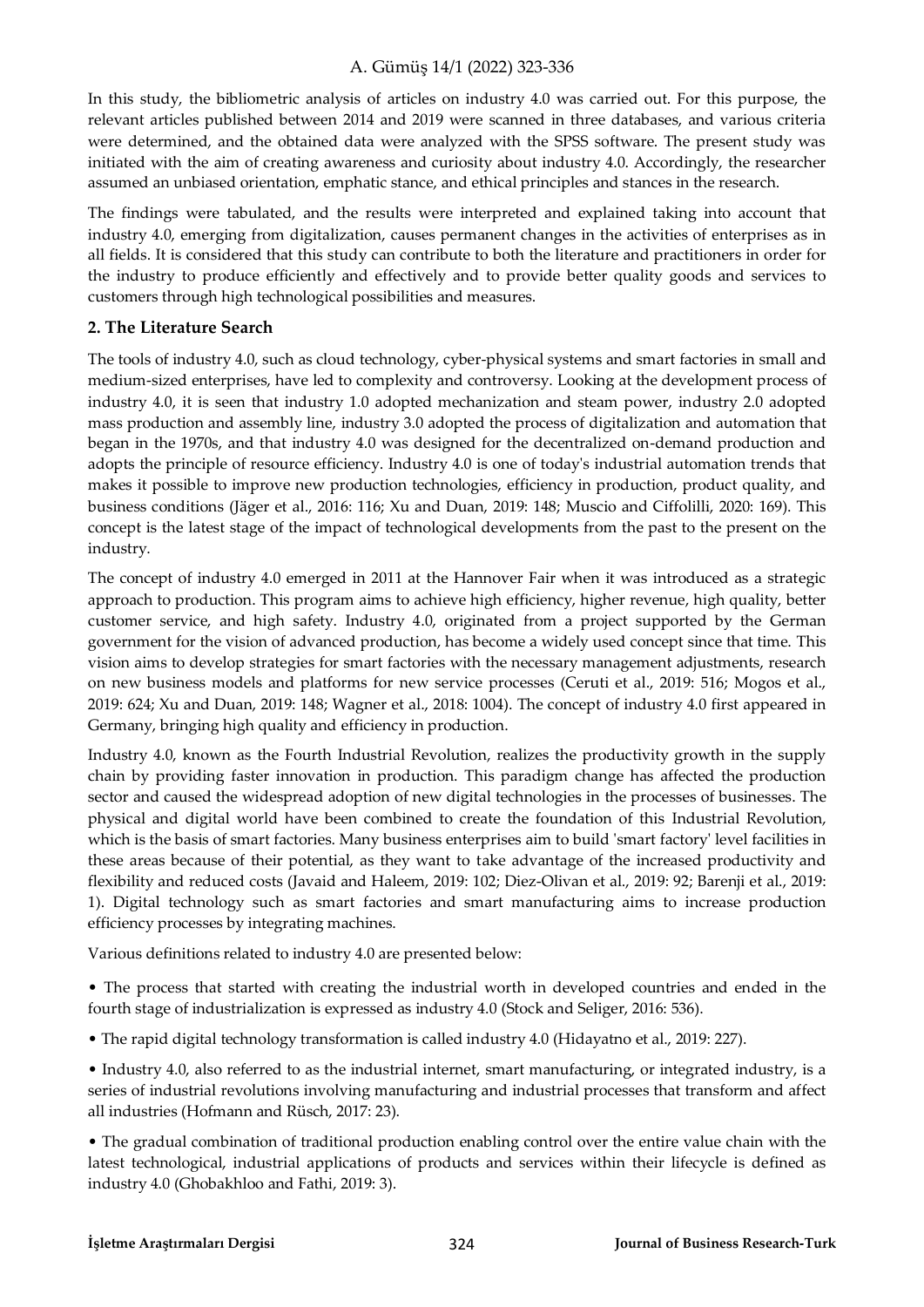In summary, this concept is defined as the digital transformation of manufacturing processes.

Industry 4.0 involves intelligent manufacturing technologies, intelligent connectivity technologies, big data, and data processing. The industry 4.0 revolution arise from many destructive technologies that enable digitalization in the manufacturing sector. It gives production establishments high digital capacity (Stentoft and Rajkumar, 2020: 2954; Mourtzis et., 2019: 6910; Mantravadi and Møller, 2019: 588).

Cyber-Physical Systems are integrated into traditional engineering approaches to help technologies using industry 4.0 enable the new product development. Besides, the vision of industry 4.0 introduces not only new methods and technologies to enterprises but also new approaches. In other words, it offers new opportunities to increase resource and process efficiency by ensuring autonomy and network formation (Promyoo et., 2019: 1043-1044; Benešová and Tupa, 2017: 2195; Prinz et al., 2017: 159).

The basic objectives of industry 4.0 are to increase production efficiency and decrease costs. It is important to measure and improve the quality in the production process to achieve this objective (Lazarova-Molnar and Mohamed, 2019: 693). This concept aims to increase productivity by giving enterprises a vision and mission in research and development and reducing costs.

Industry 4.0 acknowledges that machines are an interconnected, collaborative community and that predictive manufacturing is possible at the factory. This concept is considered a process that enables enterprises to achieve higher industrial performance. Industry 4.0 helps small and medium-sized businesses dynamically keep track of market opportunities, especially those with limited resources. Industry 4.0 aims to increase the degree of automation and efficiency, and productivity levels in the industry's business processes, and provides greater flexibility and improves smart productivity in production so that businesses can deliver higher quality personalized goods and services to their customers in a shorter time (Lee et al., 2014: 6; Dalenogare et al., 2018: 383; Xu and Duan, 2018: 149; Lu, 2017: 1; Zhong et al., 2017: 616). The concept of industry 4.0 can be used to achieve successful organizational performance management and develop flexible working models for enterprises.

### *2.1 Previous Studies with Bibliometric Analysis on Industry 4.0*

There are some bibliometric analysis studies on industry 4.0 in the literature. They are summarized as follows:

The study conducted by Zabidin et al. (2020) on industry 4.0 in the construction industry using bibliometric, content, and scientific analyses indicated that the USA, England, and China internalized the concept of industry 4.0 in the construction field within a system and often used it in the sector. Accordingly, the publications on the subject revealed that Germany ranks first among the countries, and the publications are concentrated in 2018. Furthermore, it was determined that the articles were mostly published in the journal named Procedia Manufacturing and followed by Procedia CIRP. Among the keywords, it was understood that the word industry 4.0 was used the most. However, it is thought that this study forms a basis for those who will research for industry 4.0 in the future and fills the gap in the literature in terms of practicing industry 4.0 in the construction sector.

The study by Newman et al. (2020) aimed to determine the impediments in the United Kingdom for the construction sector to become widespread and the opportunities that are presented by the concept with the start of industry 4.0 related publications in the literature opportunities that the concept presented by starting the studies on industry 4.0 in the literature. In other words, there were some opportunities for industry 4.0 to develop in the construction sector and to adopt innovations. The research consists of two stages which are literature survey and empirical research. It was determined that the studies about industry 4.0 in the literature were generally conducted in the developed countries led by Germany. Besides, it was confirmed that most studies were published in 2018. The previous research had limitations mentioning that industry 4.0 is merely a technological application, but it is thought that this study has helped industry 4.0 develop its potential in England.

In the study performed by Muhuri et al. (2019) on Scopus and WoS databases, the bibliometric analysis of the most cited articles was done based on total citation count. It was determined that the most used keywords in the articles included in the journals were cyber-physical systems, internet of objects, smart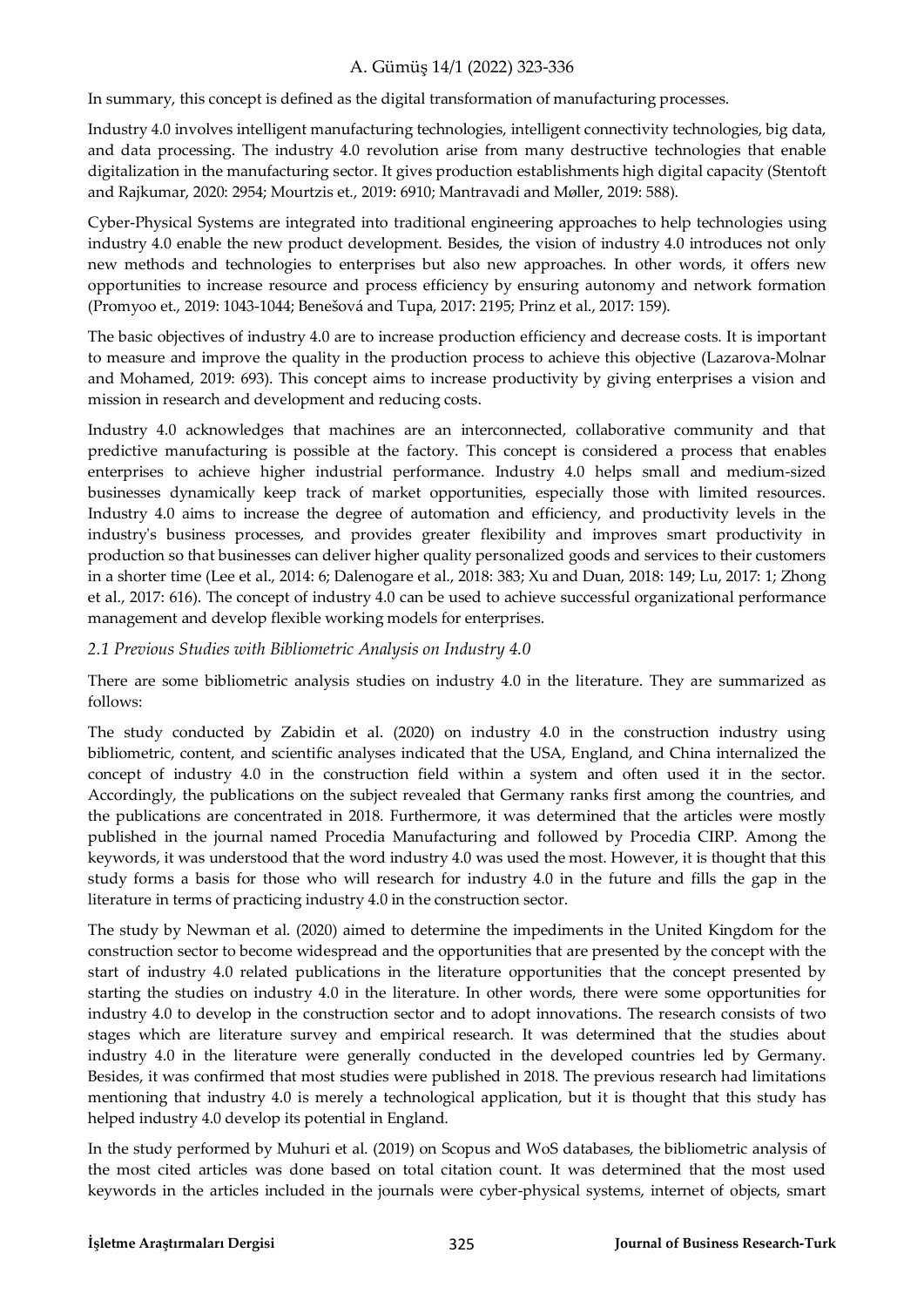production, and simulation, respectively. In the WoS and Scopus databases, it was determined that the most publications on the concept of industry 4.0 belonged to Germany. However, this study did not demonstrate the quality of publications, though it gave the numbers of articles and citations referring to the concept of industry 4.0. This is the most important limitation of the study. Another limitation is that Google Scholar database and the access journals were not used in the study. Their study contributes to the literature since it summarizes the studies conducted in the last five years on the structure of industry 4.0.

López-Robles et al. (2020) examined the articles in the Scopus database to measure the performance of the authors and the publications on industry 4.0 and project management by bibliometric analysis. Accordingly, it was confirmed that the authors published the articles mostly in 2019 in the Scopus database and that the publications in these journals were cited. However, it was determined that there has been a remarkable increase in the number of articles published on the subject in the last five years. It is seen that these authors still continue to be interested in the subject. Furthermore, it is thought that this study contributes to the literature due to evaluating the publication performance of the authors on industry 4.0 and project management. Nevertheless, the researchers are recommended that more comprehensive studies be performed on industry 4.0 and project management in the future.

Tepe and Ozcan (2021) conducted a study in the field of social sciences in the Scopus database on industry 4.0 in the last two years through bibliometric analysis. They found 1,084 studies in the Scopus database, but amongst them 540 studies fell into in the field of social sciences. It was understood that the industry 4.0 keyword was used the most in these studies, and German authors got more interested in the publications on the subject. Besides, it was confirmed that the authors published most articles in 2018, and their publications were cited. Furthermore, it was understood that the publications concentrated on business administration and management sciences. On the other hand, the most important limitation of the study is that it was conducted on the subject during the determined years and that it did not measure their quality, despite its focus on the number of publications. However, the difference of this study from the other studies on the subject is that it was carried out in the field of social sciences.

In the study performed by Bigliardi et al. (2021), the articles on industry 4.0 in the logistic field of the Scopus database were reviewed. Accordingly, it was determined that the most articles were published in 2019, and Germany was the country that had the most publications. However, choosing only the bibliometric analysis method and a single database is the most important limitation of this study. The researchers who want to conduct research in the future are recommended to scan the academic databases like Web of Science and Google Scholar, although Scopus is a database showing extensive publications on industry 4.0 in the logistic field. It is thought that this study can be useful for the researchers who will conduct research in the future, as it is the first research on industry 4.0 using the bibliometric analysis method in the logistic area.

Cobo et al. (2018) analyzed the studies on industry 4.0 indexed in the Web of Science database and published between the years of 2013 and 2017 through the bibliometric analysis method. Accordingly, a total of 333 studies were found in the bibliometric analysis through scientific mapping. Besides, it was determined that the studies were most concentrated in 2017, their main theme was mostly cyber-physical systems, and at the same time, this theme was cited the most. However, those who will investigate this subject in the future are recommended to conduct research by adding more time intervals and themes.

#### **3. Method**

A quantitative research method was used in the present study, however the data were collected through bibliometric analysis. The SPSS software was used for the analysis of the data, and frequency and percentage analyses were preformed for the data obtained by the bibliometric analysis. Also data were visualized using Tableau's free online data analysis and visualization program (https://www.tableau.com). In the study, 120 academic articles indexed in three databases were found, and all of them were included within the scope of the research.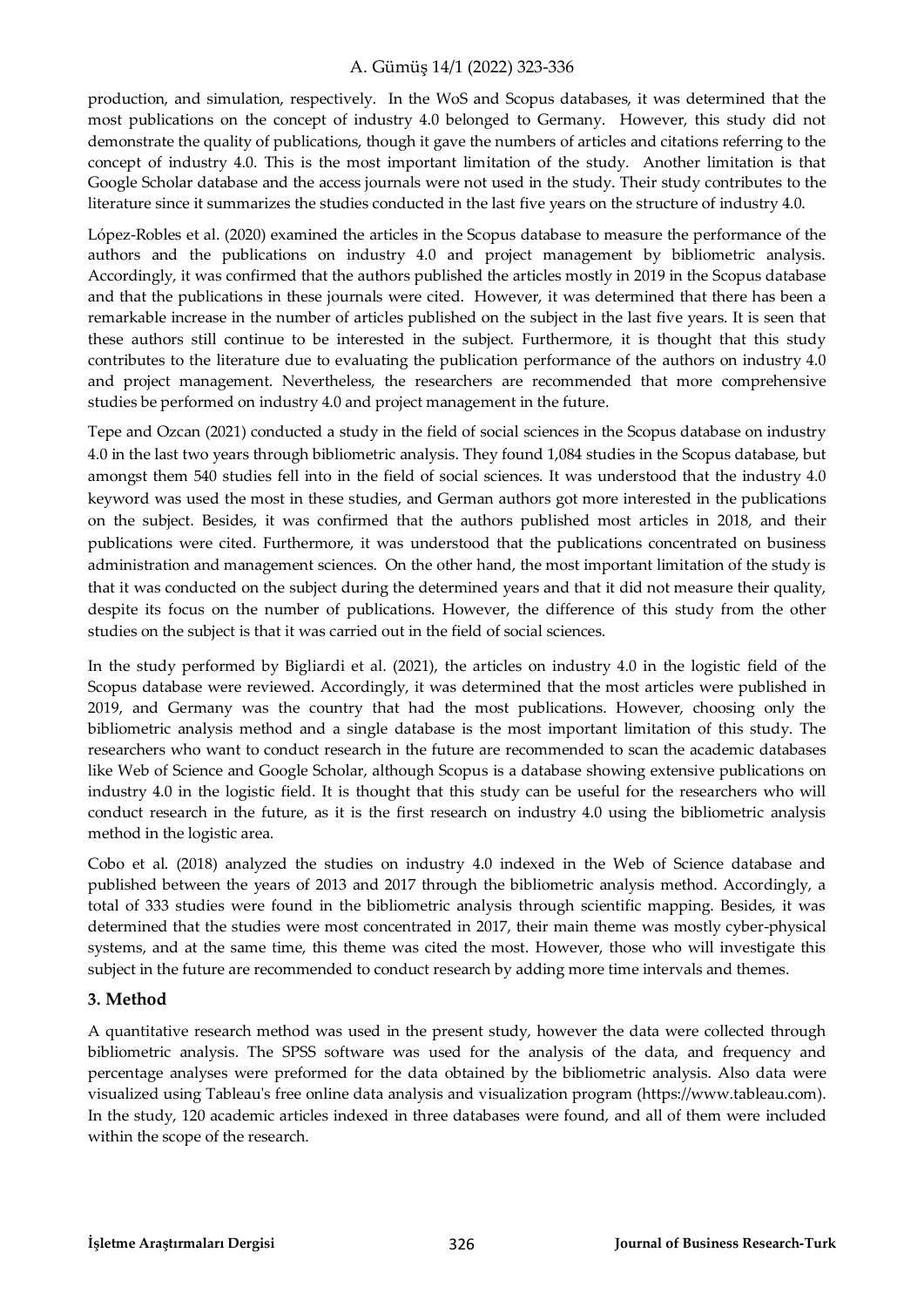### *3.1 The Objective and Significance of the Study*

This study purposed to bibliometrically analyze the articles published between 2014 and 2019 by scanning various scientific databases regarding industry 4.0. In this respect, 120 articles published on ScienceDirect, Taylor, and Francis, and Ulakbim/Dergipark scientific databases were collected between 25 September and 13 October 2019, and their bibliometric analysis was carried out in terms of various parameters.

It is considered that this study make a contribution to the productivity and production quality of especially manufacturing sectors and other sectors such as education, information technologies, and health, to raise awareness on the subject and to the literature. It is believed that it fills the gap in the literature in terms of performing the bibliometric analysis between the determined dates of this study, referring to industry 4.0 through three different databases.

#### *3.2 Research Problems*

- $\checkmark$  In which databases were the journals searched?
- $\checkmark$  What were the names of the journals?
- $\checkmark$  In which years were the journals published?
- $\checkmark$  What were the main themes of the journals?
- $\checkmark$  In which fields were the journals published?
- $\checkmark$  Were the articles published in the journals previously presented in a scientific meeting?
- $\checkmark$  At which scientific meetings were the articles previously presented?
- $\checkmark$  What was the number of keywords in the abstracts of the journals?
- $\checkmark$  Was the word industry 4.0 existed in the keywords in the abstracts of the journals?
- $\checkmark$  Where was the word industry 4.0 existed in the keywords of article abstracts?
- $\checkmark$  What was the number of the authors of the articles published in the journals?
- $\checkmark$  What were the countries of authors in the articles in the journals?

#### **4. Results**

This section contains findings on the analysis of bibliometric data related to industry 4.0 obtained from journals in various databases. The findings are presented in the following tables. Fig 1 shows the the databases where journals are scanned:



**Fig 1.** Databases where Journals are Scanned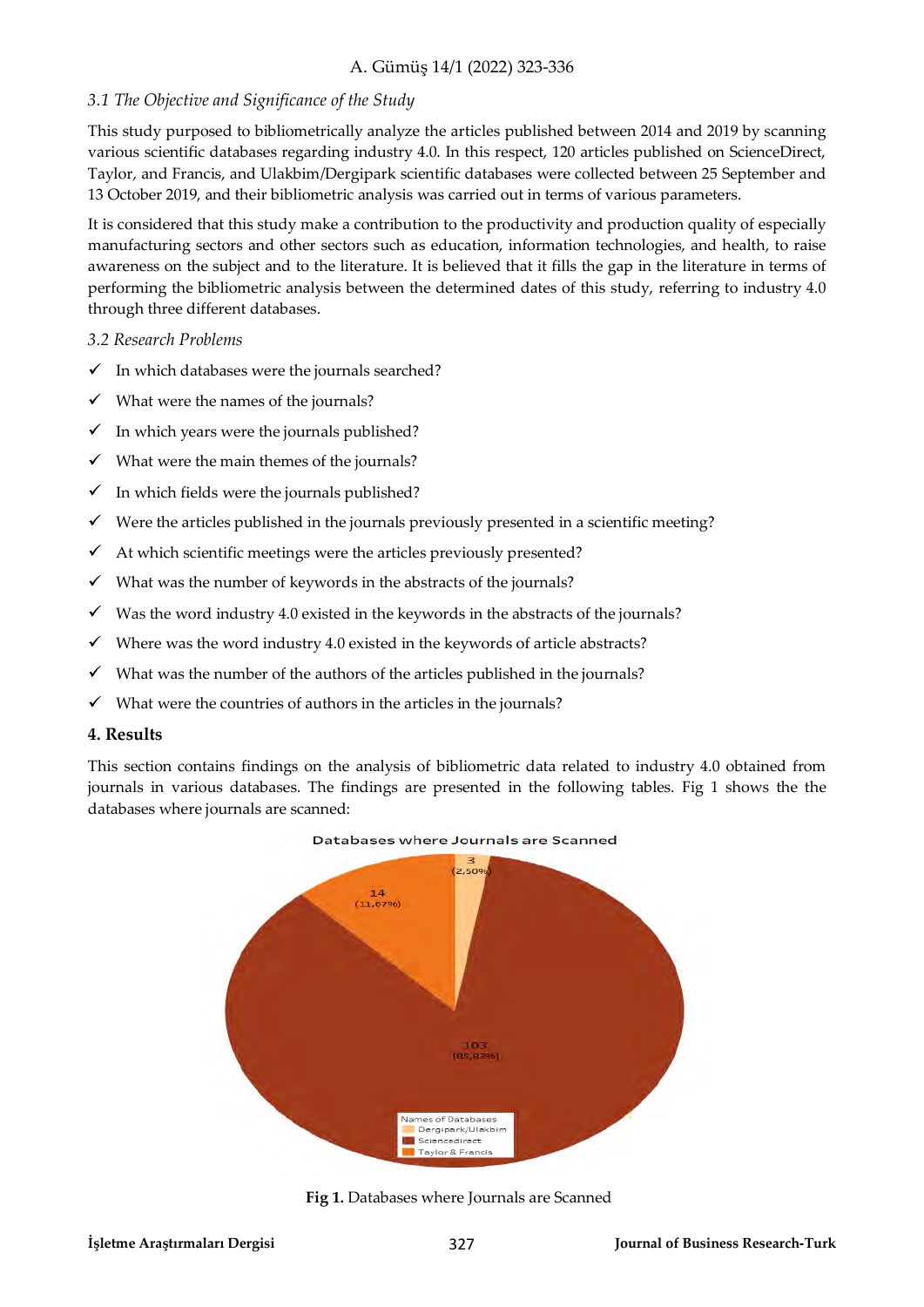As shown in the table, it is established that the Sciencedirect database has the highest number of articles (103 articles; 85,8%), which is followed by the Taylor & Francis database (14 articles, 11,7%), and the Dergipark/Ulakbim database (3 articles; 2,5%). The names of the journals scanned in the databases are presented in the Fig 2:



**Fig 2.** Names of Journals

As can be seen in Table 9, 'Procedia Manufacturing' was in the first place (31 articles; 25,8%), 'Procedia CIRP' was in the second place (29 articles; 24,2%), and 'International Journal of Production Research' was in the third place (8 articles; 6,7%). Fig 3 represents the years of publication of the journals:



**Fig 3.** Years of Publication of the Journals

The highest number of articles related to industry 4.0 was published in 2019 (45 articles; 37,5%), followed by 2018 (39 articles, 32,5%) and then by 2017 (23 articles; 19,2%). The main themes of the journals are presented in Fig 4: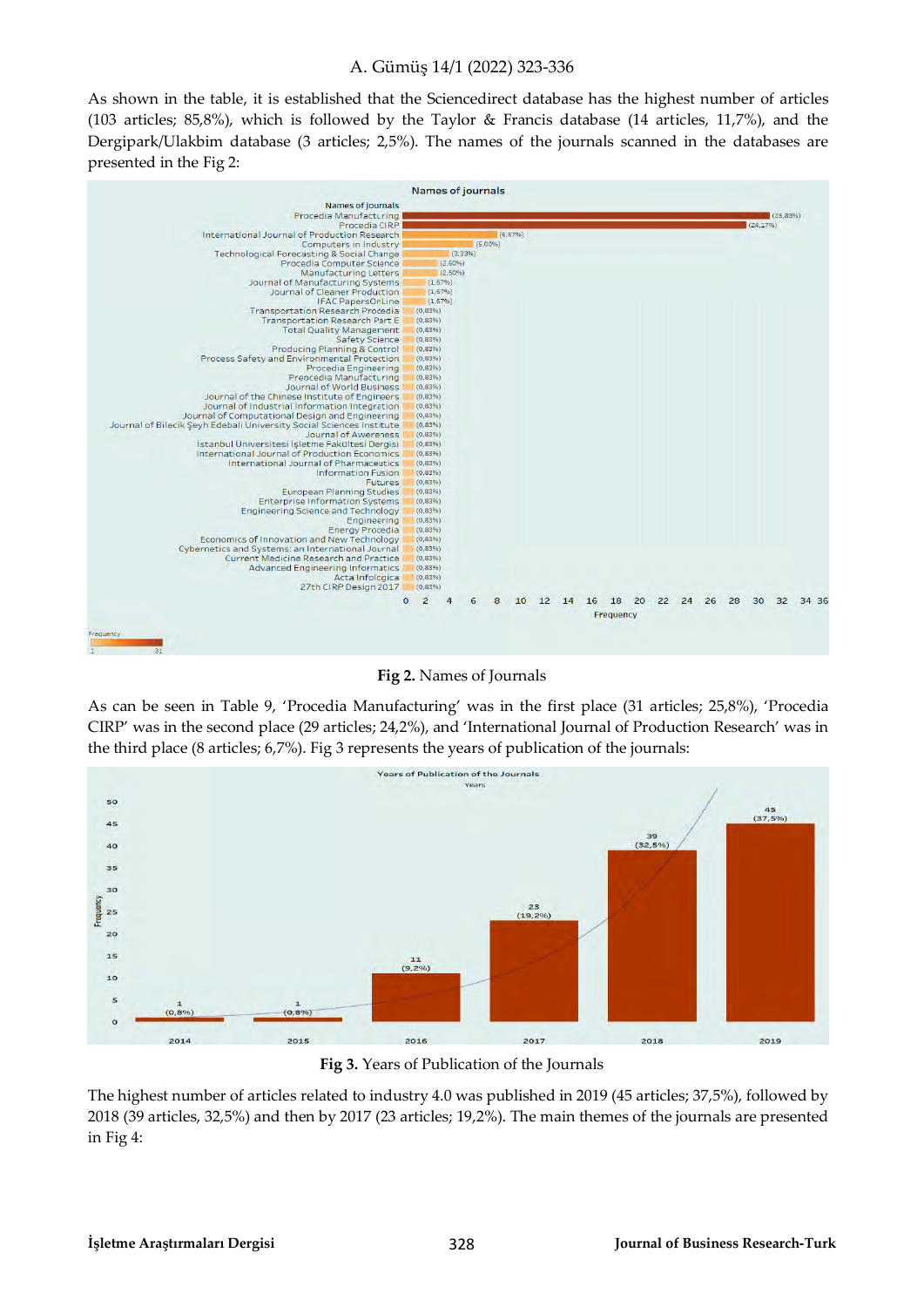

**Fig 4.** Main Themes of Journals

When the main themes of the magazines are examined, it is seen that the theme named cyber-physical system comes in the first place (17 articles; 14,2%), the main theme named smart factories and learning factories the second place (9 articles; 7,5%), and logistic 4.0 and education 4.0 in the third place (5 articles; 4,2%). The following Fig 5 presents the areas in which the journals are published:



**Fig 5.** Areas in which Journals are Published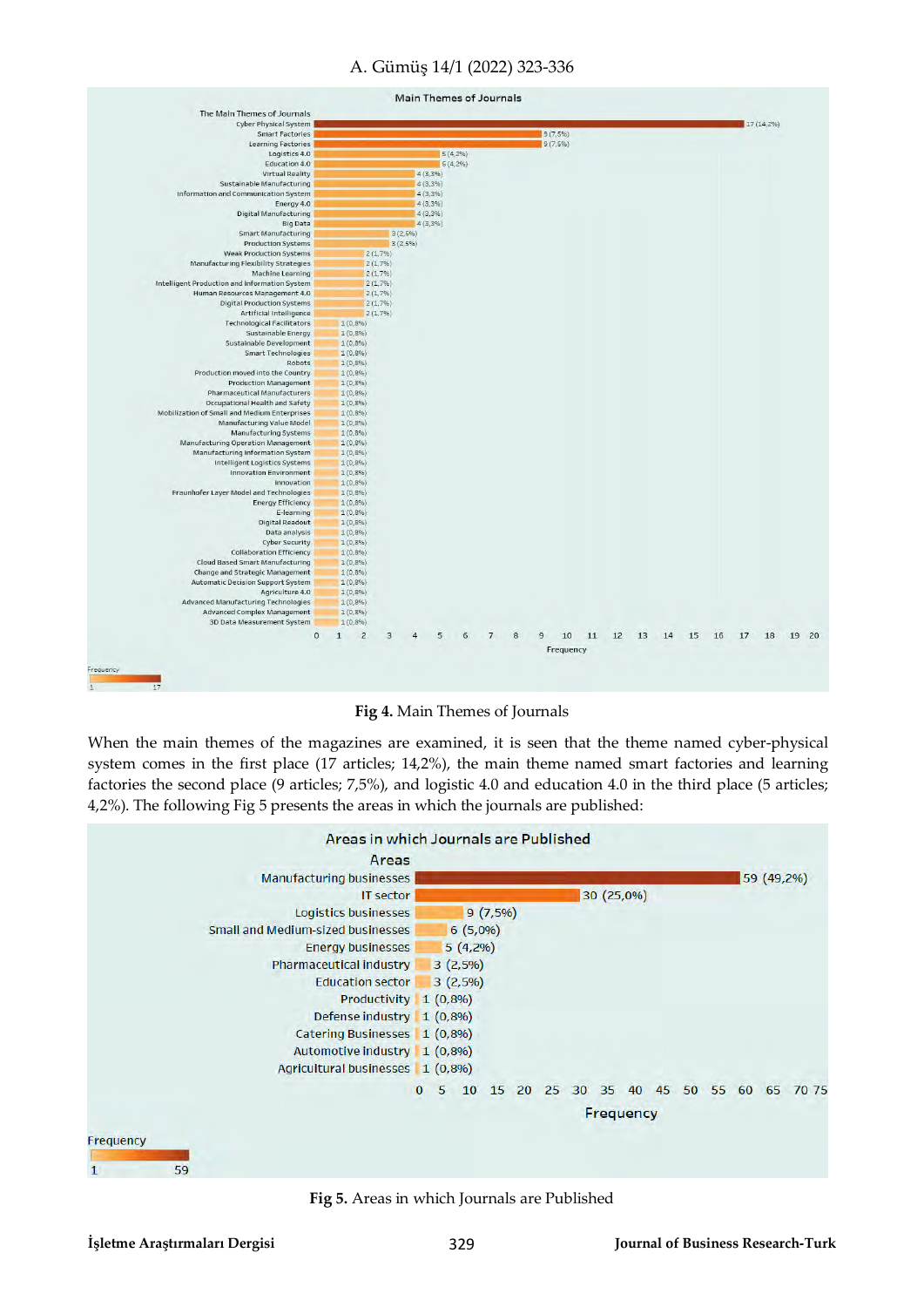When the areas in which the journals are published are examined, it is seen that manufacturing businesses (59 articles; 49,2%) are in the first location, the informatics sector is in the second location (30 articles; 25,0%), and logistics businesses are in the third place (9 articles; 7,5%). Table 1 below shows whether articles published in journals have previously been presented at a scientific conference:

**Table 1.** Whether the Articles Published in the Journals have Previously been Presented in a Scientific Conference

| Whether articles have previously been presented at a | Frequency | Percentage |
|------------------------------------------------------|-----------|------------|
| scientific conference                                |           |            |
| Yes                                                  | 72        | 60,0       |
| No                                                   | 48        | 40.0       |
| <b>Total</b>                                         | 120       | 100,0      |

As shown in the table, it was established that 72 articles (60%) published in the journals were presented in a scientific meeting, but 48 articles (40%) published in the journals were not presented in a scientific conference. The Fig 6 presents articles on industry 4.0 which were previously presented at a scientific meeting:



**Fig 6.** Articles Previously Presented at a Scientific Meeting

When the articles previously presented in scientific meetings were examined, it was found that the scientific conference named '8th Conference on Learning Factories' was in the first place (9 articles; 12,3%), the scientific conferences named '27th International Conference on Flexible Automation and Intelligent Manufacturing (FAIM 2017)' in the second place (6 articles; 8,2%), '7th Conference on Learning Factories CLF 2017' and '52nd CIRP Conference on Manufacturing System' was in the third place (4 articles, 5,5%). Fig 7 presents the number of keywords in the abstracts of the journals: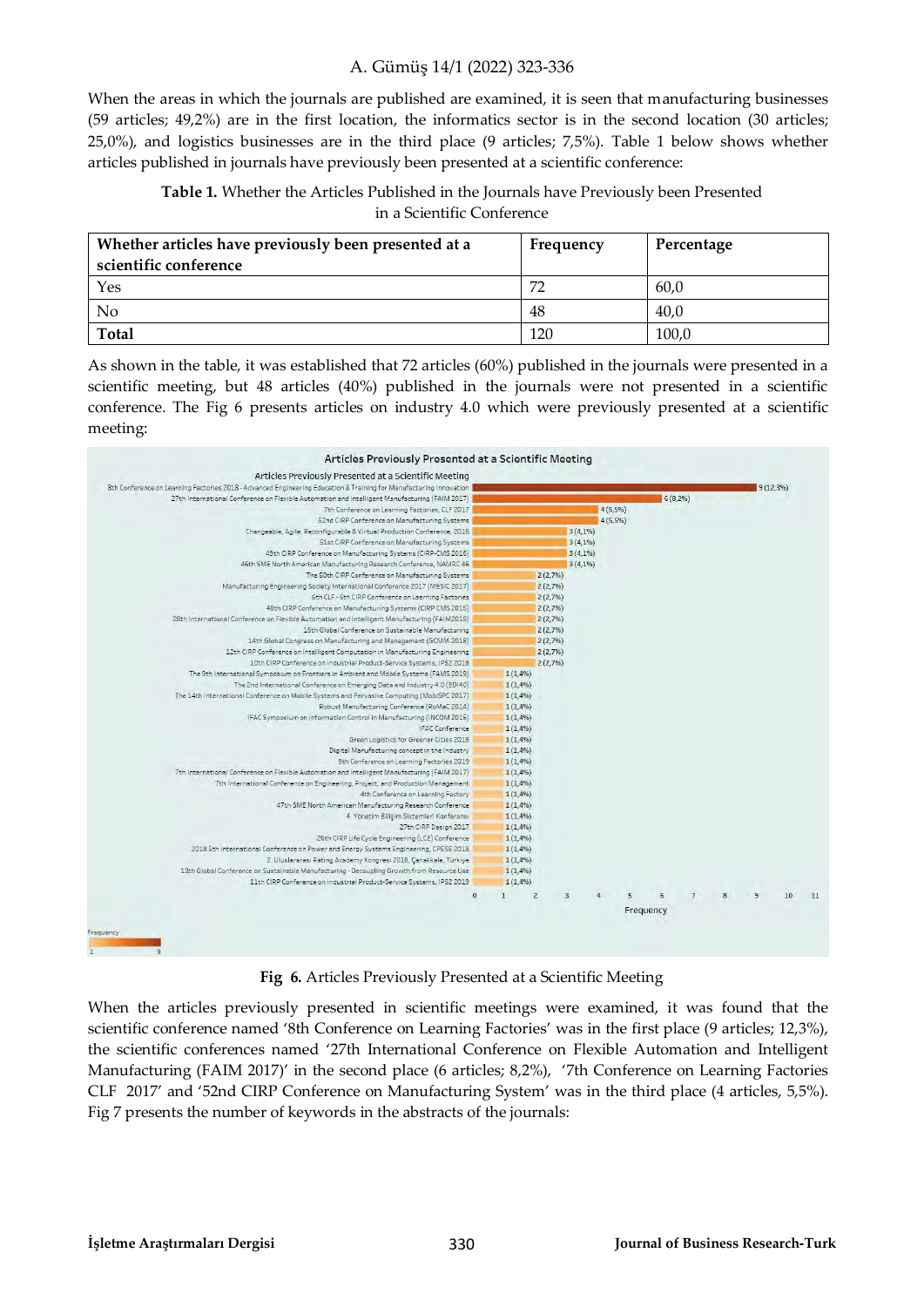#### Number of Keywords in Abstracts of Journals



**Fig 7.** Number of Keywords in Abstracts of Journals

As shown in the Table, it was determined that keywords sections with three keywords were in the first place (35 articles; 29,2%), followed by those with four keywords (29 articles; 24,2%), and those with two keywords (28 articles; 23,3%). Table 2 presents findings as to whether the word industry 4.0 is mentioned in the keywords in the abstracts of the articles:

**Table 2.** Whether the Word Industry 4.0 is Mentioned in the Keywords in the Abstracts of Articles

|              | Does the keyword include industry 4.0? | Frequency | Percentage |
|--------------|----------------------------------------|-----------|------------|
| Yes          |                                        | 97        | 80,8       |
| No           |                                        | 23        | 19.2       |
| <b>Total</b> |                                        | 120       | 100        |

As shown in the table above, it was established that the word industry 4.0 was mentioned in the abstracts of 97 articles; 80,8%), while it was not mentioned in the abstracts of (23 articles (19,2%). The following Fig 8 includes where the word industry 4.0 appears in the keywords of the articles:



**Fig 8.** Where the Word Industry 4.0 Appears in the Keywords of Article Abstracts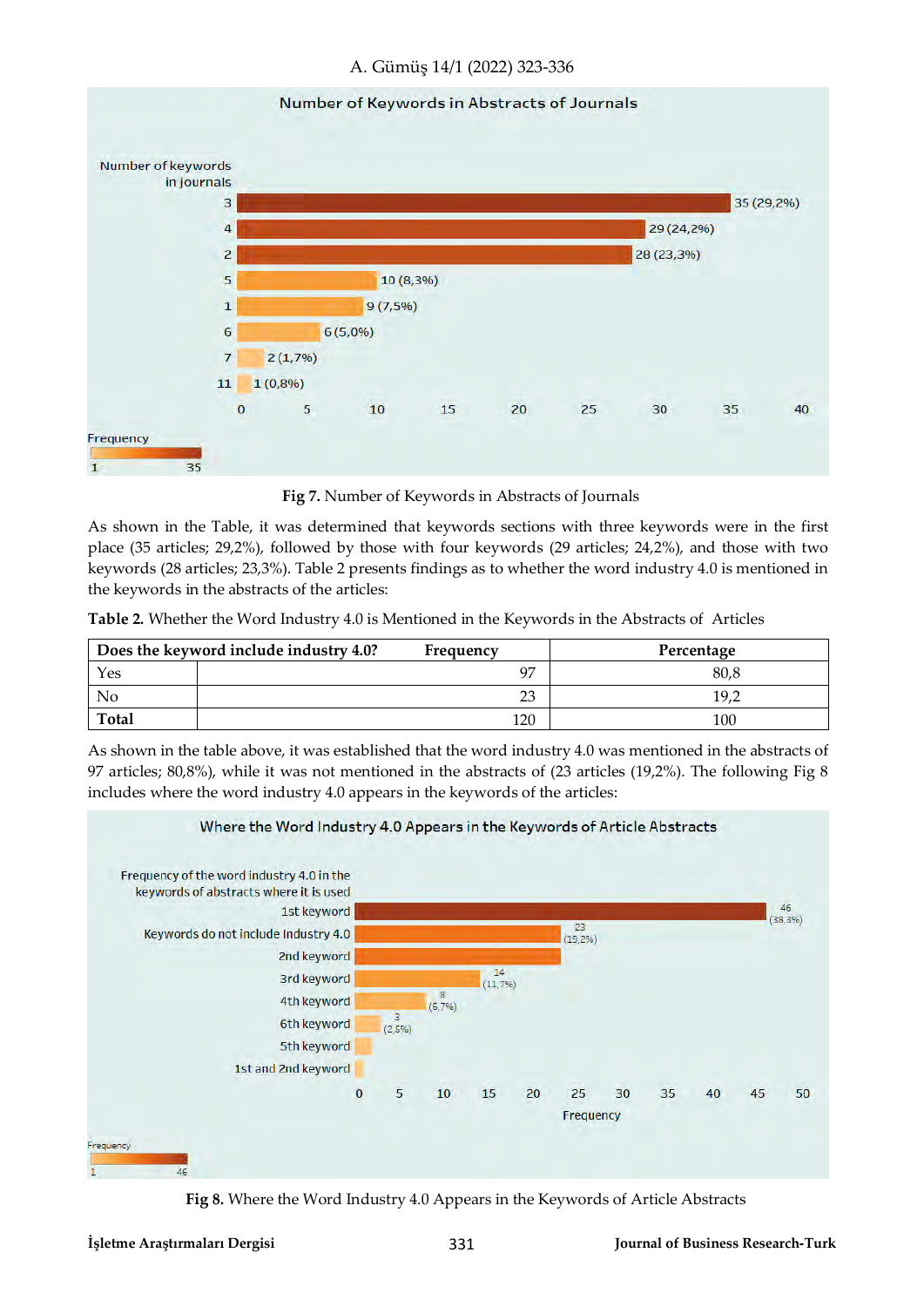It was found that the expression industry 4.0 appeared in 46 articles (38,3%) as the first keyword, in 23 articles as the second keyword (19,2%), and in 14 articles (11,7%) ) as the third keyword. Fig 9 shows the countries of origin of the authors in the journals related to the research:



**Fig 9.** Countries of Origin of the Authors in the Journals

As shown in the table above, it was assigned that the highest number of journal authors were from Germany (33 authors; 27,5%), which was followed by the USA (10 articles; 8,3%), and then Italy (9 articles; 7,5%). The number of the authors in the journals are shown in the Fig 10:



**Fig 10.** Number of Authors in Journals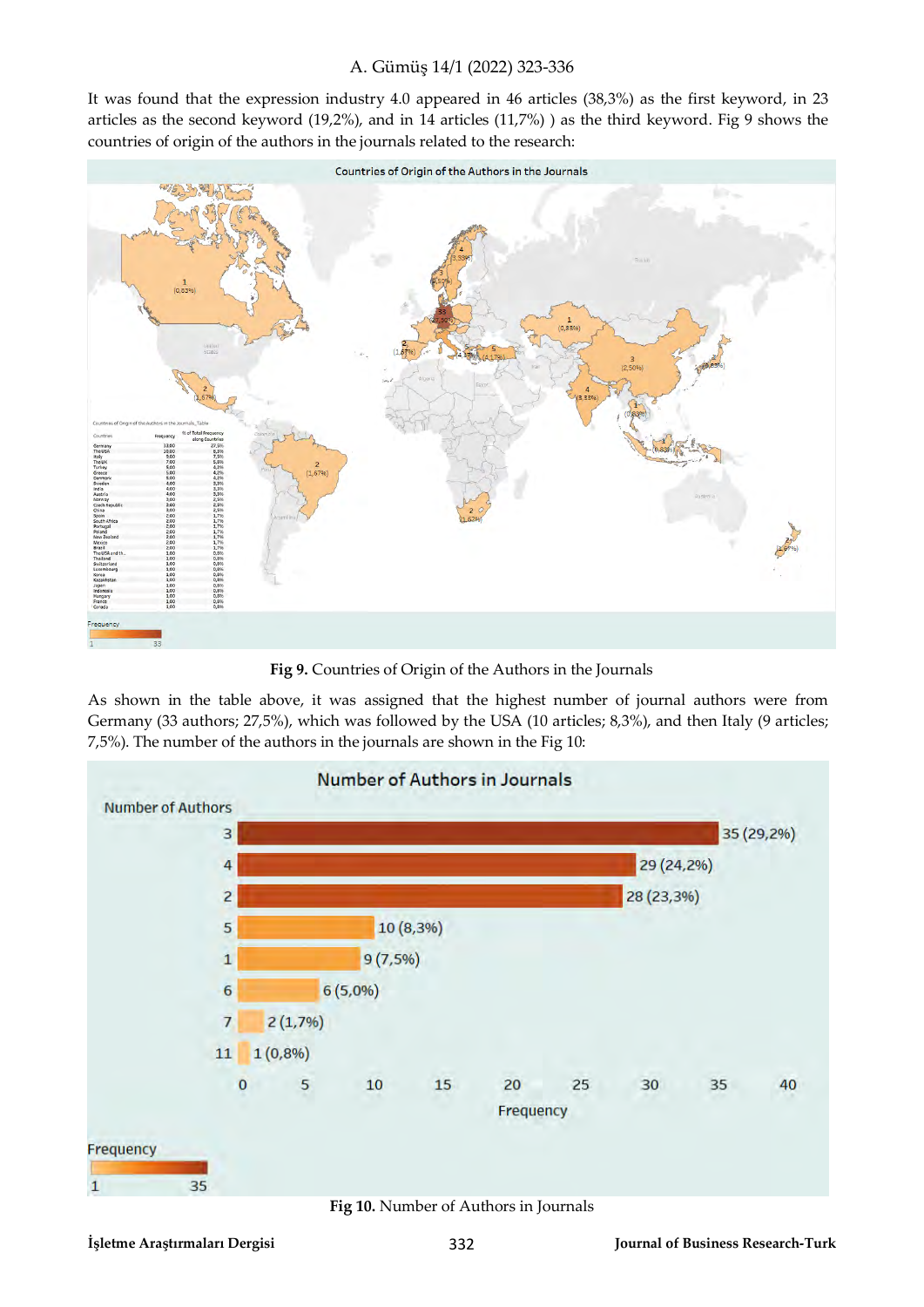When the number of authors in the journals is examined, it is seen that three-author articles (35 articles; 29,2%) are in the first place, and four-author articles (29 articles, 24,2%) are in the second place and twoauthor articles (28 articles; 23,3%) are in the third place.

### **5. Conclusion, Discussion, and Recommendations**

Industry 4.0, also known as the smart production and smart factory, is the beginning of an era that allows the intensive use of artificial intelligence technologies in the industrial field. Although the emergence of this technological revolution is related to technical/engineering sciences, its scope affects many academic disciplines such as health, tourism, education, logistics, management information systems, and human resources. This concept affects so many disciplines due to the unprecedented pace of the technological development underlying it.

In today's information and technology age, people digitally carry out numerous activities and transactions in their daily and business lives via smartphones, tablets, or computers. Fast and secure shopping via ecommerce sites without going out, students' receiving online education, taking exams through distance education systems, teachers' entering students' grades through online systems, performing banking transactions easily without waiting in line through internet banking, and corresponding through electronic document management systems in many public and private institutions, tracking the personnel information through the management information system, organizing online or video-based in-service training, tracking of cargo shipments and seeing whether they are delivered over the internet through tracking numbers can be given as examples.

This study purposed to examine the articles published in academic journals on industry 4.0 through bibliometric analysis. For this purpose, a total of 120 academic articles indexed in Dergipark/Ulakbim, ScienceDirect, and Taylor & Francis databases were analyzed in terms of certain parameters such as the number of authors in the journals, the databases in which the journals were scanned, the years in which the journals were published, etc. Then, the data collected were tabulated using the SPSS 23 statistical software package in line with the specified parameters, and the tabulated data were interpreted.

When the number of authors in the journals, the databases, names of the journals, and the years of publication were examined, It was determined that the journal that published the most articles on industry 4.0 in 2019 was Procedia Manufacturing that is indexed in the Sciencedirect database, and three-author articles were published most. In this respect, it can be concluded that as the journal focused on publications related to manufacturing in 2019, and the importance of the subject was understood, the productivity of the authors increased that year. Accordingly, the results obtained in the present study regarding the names of journals is similar to the findings of the studies conducted by Zabidin et al. (2020). The results about the publication years of of the journals is similar to the findings of the studies by Bigliardi et al., (2021) and López-Robles et al., (2020). However, the results about the publication years were not consistent with the findings of the studies performed by Zabidin et al. (2020), Cobo et al. (2018), Tepe ve Ozcan (2021), and Newman et., (2020).

Examination of the country of the authors, the fields in which the journals were published, and their main themes showed that the authors were mostly from Germany, the journals mostly focused on manufacturing businesses, and the main theme was cyber-physical systems. It can be said that these findings are in line with the name of the journal with the most publications and that cyber-physical systems are one of the most important concepts that reveal the basis of the industry 4.0 process. In addition, the authors were mostly from Germany because it was the country where industry 4.0 first emerged. Thus, it can be stated that The results obtained in the present study are partially similar to the findings in the studies by Zabidin et al. (2020), Bigliardi et al. (2021), and Tepe ve Ozcan (2021), Cobo et al. (2018), and Newman et al. (2020).

When the articles are examined as to whether the articles published in the journals were previously presented in a scientific conference and whether the word industry 4.0 was included in the keywords of the article abstracts, it was understood that more than three-quarters of the articles published in the journals were previously presented in a scientific conference. The word industry 4.0 was used in almost all the keywords sections of the abstracts. In addition, it was determined that the articles in the journals were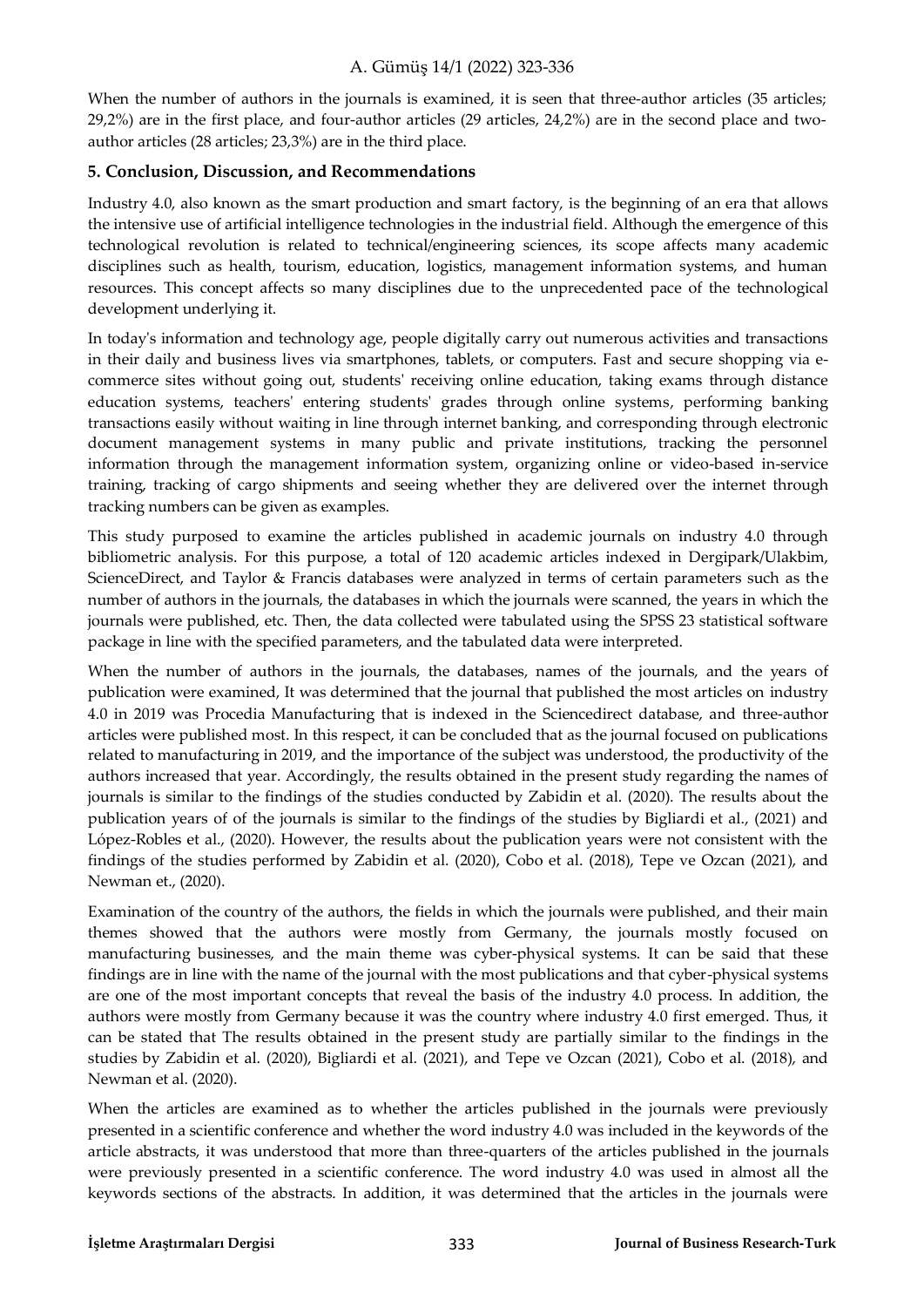mostly presented at the scientific conference named '8th Conference on Learning Factories 2018-Advanced Engineering Education & Training for Manufacturing Innovation', and the word industry 4.0 was the first keyword in most of the keywords sections of the article abstracts. From this, it can be determined that the authors preferred to convert their studies into articles instead of full-text papers in scientific conferences and that the authors used the word industry 4.0 as the first keyword in the keywords of the articles' abstracts emphasize industry 4.0. Accordingly, these results are partially similar to the findings reported in the studies by Zabidin et al. (2020) and Cobo et al. (2018). However, the results are not consistent with the findings of the study conducted by Muhuri et al. (2019).

Industry 4.0 is the effect of the technology that the information society faced after the Industrial Revolution on the industry and then on all business functions. This effect first started in the manufacturing industry and then spread to other sectors such as education, health, logistics, informatics, energy, and security with the domino effect. Hence, it is considered that the present study make a contribution to the sectors that were positively affected by industry 4.0 to act with a focus on innovation to provide efficient, effective, customer-oriented goods and services and to the literature. In addition, investments by businesses in different sectors in research and development activities will contribute to investments in technological developments by putting the innovation-oriented working principle in practice. Businesses understanding the importance of industry 4.0 on a micro-scale will provide long-term benefits to the country's economy at a macro scale by creating a culture and strategy in this direction.

This study is limited in terms of the number of databases included and the year intervals selected. Therefore, the researchers who will conduct bibliometric studies on industry 4.0 in the future are recommended to include more databases and wider year intervals, apply various methods in data analyses, and employ analysis approaches that will evaluate the methods selected. In other words, it can be said that using databases that they can select wider year intervals, applying qualitative and quantitative methods together, and utilizing different qualitative measurement means like scientific and mapping and network analysis can be useful in the studies that they will carry out.

#### **References**

- Barenji, R. V., Akdag, Y., Yet, B., & Oner, L. (2019). Cyber-physical-based PAT (CPbPAT) framework for Pharma 4.0. *International Journal of Pharmaceutics*, 567, 1-16.
- Benešová, A., & Tupa, J. (2017). Requirements for education and qualification of people in industry 4.0. *Procedia Manufacturing*, 11, 2195-2202.
- Bigliardi, B., Casella, G., & Bottani, E. (2021). Industry 4.0 in the logistics field: A bibliometric analysis. IET *Collaborative Intelligent Manufacturing*, 3(1), 4-12.
- Ceruti, A., Marzocca, P., Liverani, A., & Bil, C. (2019). Maintenance in aeronautics in an industry 4.0 context: The role of augmented reality and additive manufacturing. *Journal of Computational Design and Engineering*, 6(4), 516-526.
- Cobo, M. J., Jürgens, B., Herrero-Solana, V., Martínez, M. A., & Herrera-Viedma, E. (2018). Industry 4.0: a perspective based on bibliometric analysis. *Procedia Computer Science*, 139, 364-371.
- Dalenogare, L. S., Benitez, G. B., Ayala, N. F., & Frank, A. G. (2018). The expected contribution of industry 4.0 technologies for industrial performance. *International Journal of Production Economics*, 204, 383-394.
- Diez-Olivan, A., Del Ser, J., Galar, D., & Sierra, B. (2019). Data fusion and machine learning for industrial prognosis: Trends and perspectives towards industry 4.0. *Information Fusion*, 50, 92-111.
- Frank, A. G., Dalenogare, L. S., & Ayala, N. F. (2019). Industry 4.0 technologies: implementation patterns in manufacturing companies*. International Journal of Production Economics*, 210, 15-26.
- Ghobakhloo, M., & Fathi, M. (2019). Corporate survival in industry 4.0 era: the enabling role of leandigitized manufacturing. *Journal of Manufacturing Technology Management*, 31(1), 1-30.
- Hidayatno, A., Destyanto, A. R., & Hulu, C. A. (2019). Industry 4.0 technology implementation impact to industrial sustainable energy in Indonesia: A model conceptualization. *Energy Procedia*, 156, 227-233.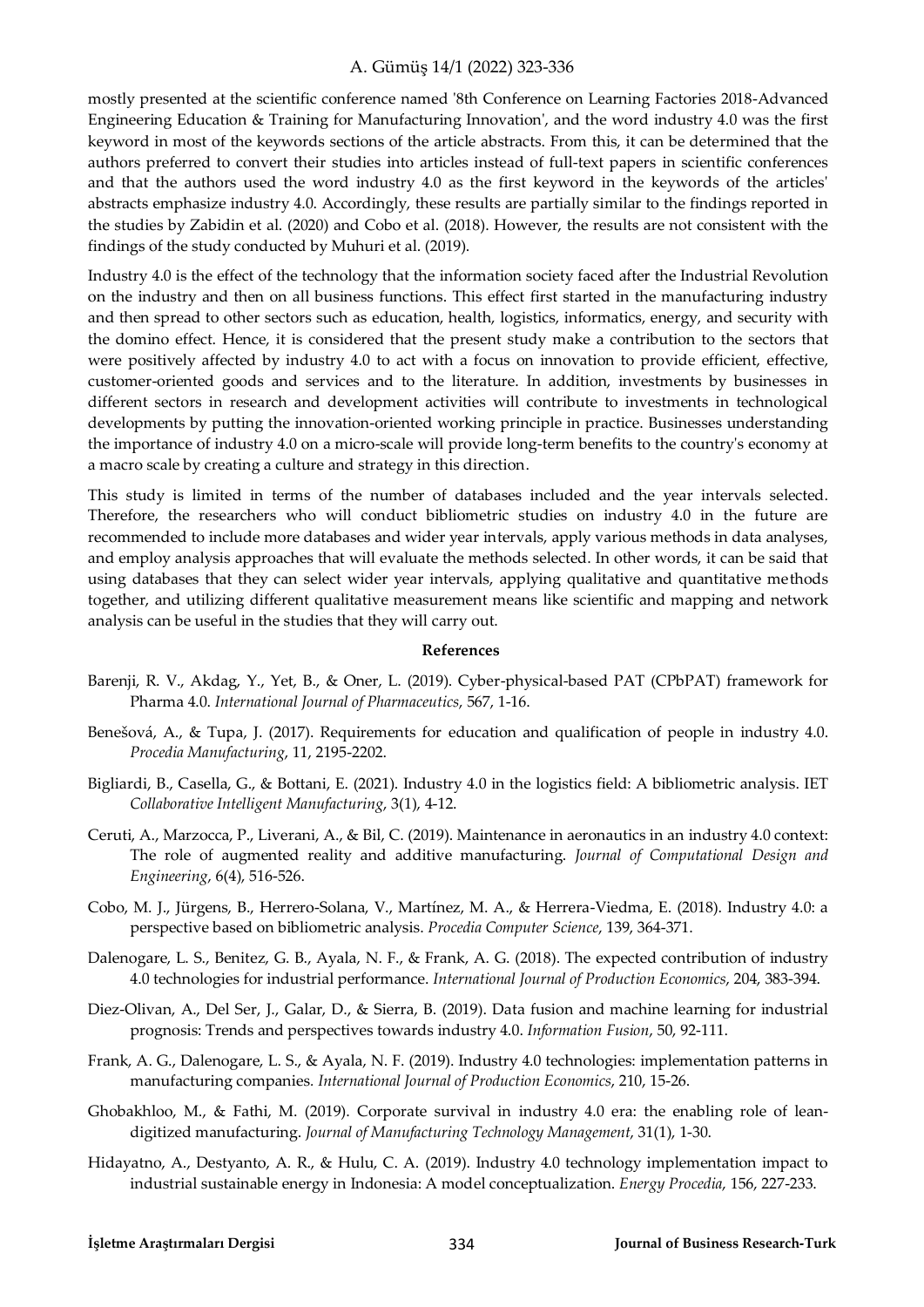- Hofmann, E., & Rüsch, M. (2017). Industry 4.0 and the current status as well as future prospects on logistics. *Computers in industry*, 89, 23-34.
- Internet resource used while creating the figures in the findings section: https://www.tableau.com.
- Jäger, J., Schöllhammer, O., Lickefett, M., & Bauernhansl, T. (2016). Advanced complexity management strategic recommendations of handling the "industrie 4.0" complexity for small and medium enterprises. *Procedia Cirp*, 57, 116-121.
- Javaid, M., & Haleem, A. (2019). Industry 4.0 applications in medical field: a brief review. *Current Medicine Research and Practice*, 9(3), 102-109.
- Lazarova-Molnar, S., & Mohamed, N. (2019). Reliability assessment in the context of industry 4.0: Data as a game changer. *Procedia Computer Science*, 151, 691-698.
- Lee, J., Kao, H. A., & Yang, S. (2014). Service innovation and smart analytics for industry 4.0 and big data environment. *Procedia Cirp*, 16(1), 3-8.
- López-Robles, J.R.; Otegi-Olaso, J.R.; Cobo, M.J.; Bertolin-Furstenau, L.; Kremer-Sott, M.; López-Robles, L.D.; Gamboa-Rosales, N.K. (2020). The relationship between project management and industry 4.0: Bibliometric analysis of main research areas through Scopus. Otegi, J. R., Toledo, N. and Taboada, L. (Ed.), *in Proceedings of the 3rd International Conference on Research and Education in Project Management-REPM 2020*, in Bilbao, Spain, 20–21 February 2020, Asociación Española de Dirección e Ingeniería de Proyectos, 61-65.
- Lu, H., Guo, L., Azimi, M., & Huang, K. (2019). Oil and Gas 4.0 era: A systematic review and outlook. *Computers in Industry*, 111, 68-90.
- Lu, Y. (2017). Industry 4.0: A survey on technologies, applications and open research issues. *Journal of Industrial Information Integration*, 6, 1-10.
- Mantravadi, S., & Møller, C. (2019). An overview of next-generation manufacturing execution systems: how important is MES for industry 4.0?. *Procedia Manufacturing*, 30, 588-595.
- Mogos, F. M., Eleftheriadis, R. J., & Myklebust, O. (2019). Enablers and inhibitors of industry 4.0: results from a survey of industrial companies in Norway. *Procedia Cirp*, 81, 624-629.
- Mourtzis, D., Fotia, S., Boli, N., & Vlachou, E. (2019). Modelling and quantification of industry 4.0 manufacturing complexity based on information theory: a robotics case study. *International Journal of Production Research*, 57(22), 6908-6921.
- Muhuri, P. K., Shukla, A. K., & Abraham, A. (2019). Industry 4.0: A bibliometric analysis and detailed overview. *Engineering Applications of Artificial Intelligence*, 78, 218-235.
- Muscio, A., & Ciffolilli, A. (2020). What drives the capacity to integrate industry 4.0 technologies? evidence from European R&D projects. *Economics of Innovation and New Technology*, 29(2), 169-183.
- Newman, C., Edwards, D., Martek, I., Lai, J., Thwala, W. D., & Rillie, I. (2020). Industry 4.0 deployment in the construction industry: a bibliometric literature review and UK-based case study. *Smart and Sustainable Built Environment*, Vol. ahead-of-print No. ahead-of-print, doi: 10.1108/SASBE-02-2020- 0016, 1-24.
- Prinz, C., Kreimeier, D., & Kuhlenkötter, B. (2017). Implementation of a learning environment for an industrie 4.0 assistance system to improve the overall equipment effectiveness. *Procedia Manufacturing*, 9, 159-166.
- Promyoo, R., Alai, S., & El-Mounayri, H. (2019). Innovative digital manufacturing curriculum for industry 4.0. *Procedia Manufacturing*, 34, 1043-1050.
- Stentoft, J., & Rajkumar, C. (2020). The relevance of industry 4.0 and its relationship with moving manufacturing out, back and staying at home*. International Journal of Production Research*, 58(10), 2953- 2973.